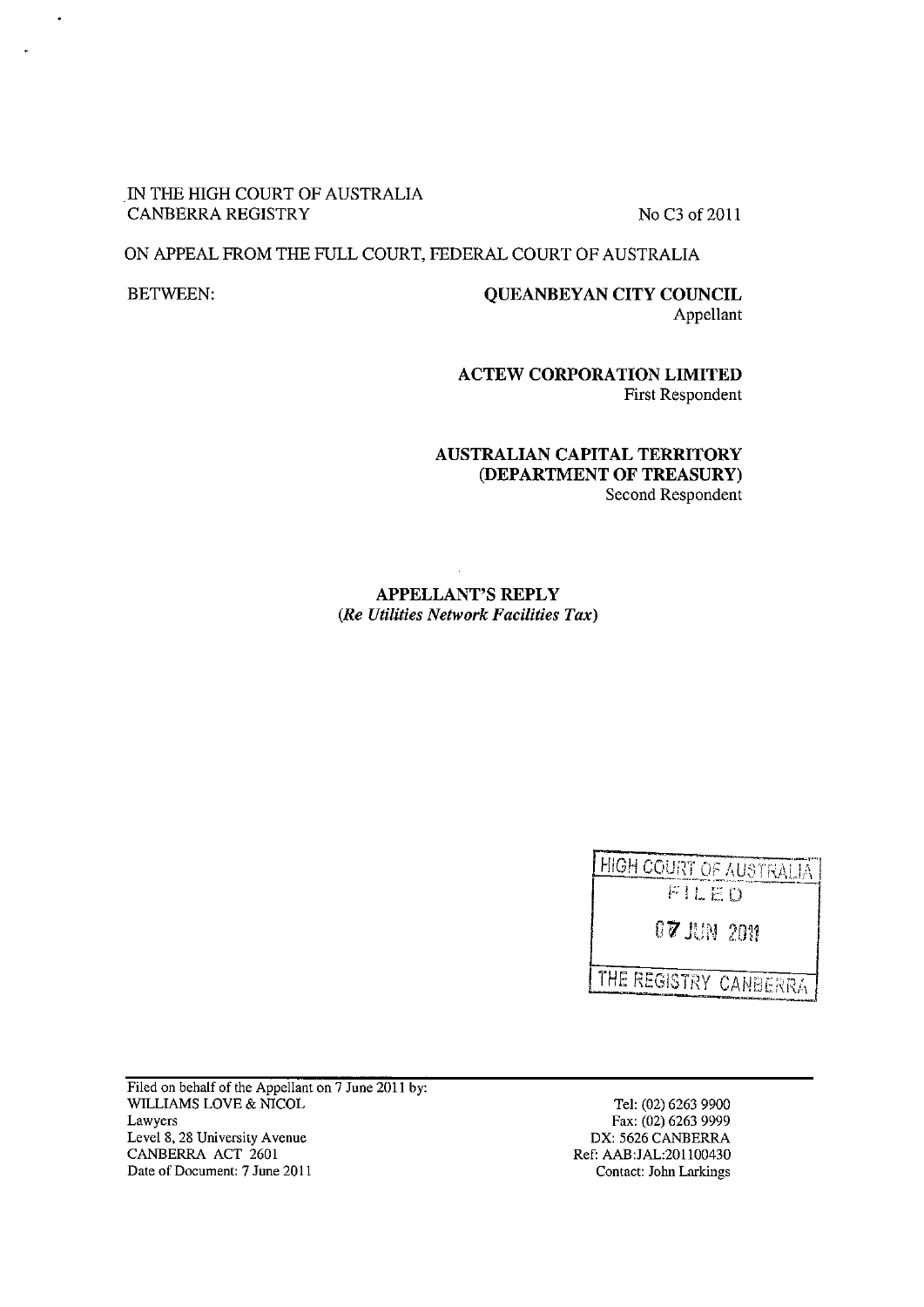1. These submissions are in a form suitable for publication on the internet.

## A. THE UNFT IS A TAX

## Not a payment for the privilege of using/occupying Territory **land**

- 2. The Respondents argue that the UNFf "is a charge for the right to use and occupy land conferred by the provisions of Part 7 of the Utilities Act": ACTEW, [15]; see also ACT, [15] and [21]-[26]. The ACT refers at [19] to the original Budget announcement that the ACT would introduce a fee for a "utility land use permit". But, when the UNFf Act was enacted, it involved no such permit and no such fee.
- 3. The Respondents argue that the ACT was entitled to and did charge for providing the 10 right to use and occupy private leasehold land. Yet the key right in this respect must be the right to install network facilities on private leasehold land  $-$  a right granted by s 105 of the *Utilities Act 2000.* Pursuant to s 105(3), a utility may not exercise that right on land it does not own, unless either "it owns an appropriate interest in the land" or "the owner of the land agrees to the undertaking". The reference to "owner" here extends to the owner of private leasehold interests (so much is evident from the context, and the definitions of "owner", "premises", "land-holder", "private land" and "public land"). Rights to maintain the facilities (under s 106) are necessarily secondary to the right of installation and, in any event, require notification to the land-holder before being exercised (s 109).
- 20 4. Thus the *Utilities Act* does not confer a right on utilities to install network infrastructure on private leasehold land - the installation depends on the consent of the leasehold owner, or on the existence of an easement or other right in favour of the utility. Thus, the ACT (on the Respondents' argument) is charging for a right which it has not given, and which it has no power to give on its own statutory scheme.
- 5. Insofar as the charge is said to be a *quid pro quo,* the Respondents supplied no evidence that the amount was calculated by reference to any actual costs of or value of access for maintenance purposes, or any benefits of installing infrastructure.<sup>1</sup> The UNFf continues to rise: see QCC's primary submissions, [6]. Further, the UNFf is calculated on a one-dimensional measure of length. It is not calculated on a two-30 dimensional measure of the area of land occupied by network infrastructure.
	- 6. At [26], ACTEW invokes *Durham Holdings Pty Ltd v NSW* (2001) 205 CLR 399 to assert that the ACT's legislative powers "are sufficient to empower it to grant to persons in the position of ACTEW rights to use or occupy land held under 'private' leasehold land". Not so  $-$  the ACT legislature is, unlike the States, subject to a "just" terms" guarantee: *Australian Capital Territory (Self-Government) Act* 1988 (Cth), s  $23(1)(a)$ .
	- 7. The Respondents seek to make something of the land tenure in the ACT. Yet neither has disputed that such leasehold interests would, at the least, carry with them the right to quiet enjoyment: QCC's primary submissions, [27]. Rather, ACTEW says at [26]: "It matters not that [what has occurred] may involve an infringement of the owner's right of quiet possession." That argument illustrates the substance of the

 $\mathbf{I}$ 

Cf *Air Caledonie International v The Commonwealth* (1988) 165 CLR 462 at 467.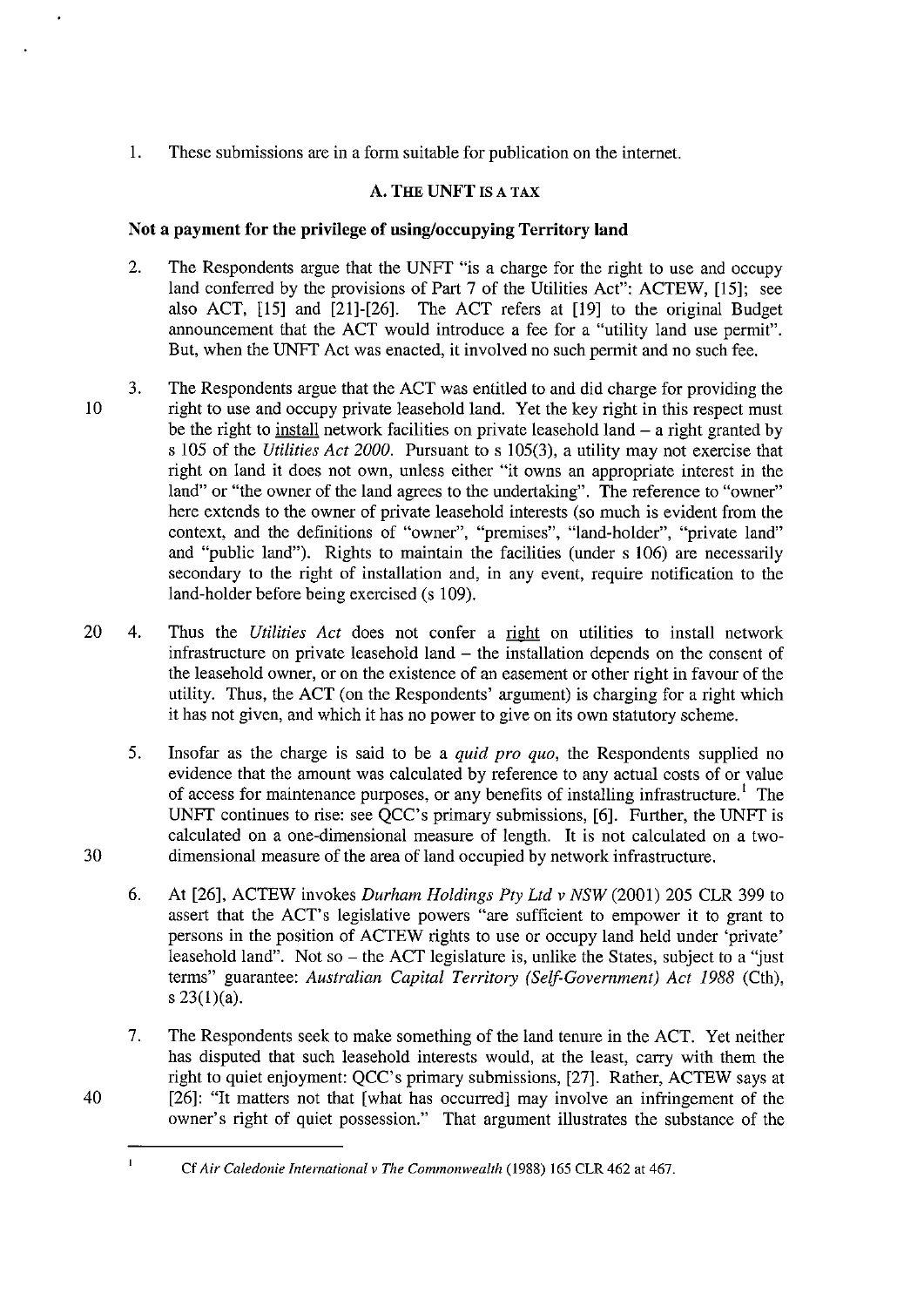matter: the ACT's leasehold system is of no real significance to this argument. The Respondents say that the ACT is entitled to charge for exercising its legislative powers, so as to infringe on or give away the rights of other property-holders. To charge for that exercise cannot be characterised as anything like a fee for a service.

- 8. ACTEW asserts that the encroachment on private leasehold land is unlikely to be significant because the Code identifies the boundary of the network as typically lm inside the boundary: at [8] and [27]. The Code provision refers to the boundary of the network ending at the connection point. It does not address the commonplace fact that network pipes from which the connection is taken often cross private leasehold land, by running parallel to a back-fence between two lines of properties.<sup>2</sup>
- 9. Both Respondents submit that the terms of the UNFT Act especially "route length" - should be construed as not applying to National Land, on the basis that "the ACT has no effective control over National Land": ACTEW; [23]; also ACT, [24]. Yet the ACT need not have legislative control over such land in order to impose a tax on local networks by a criterion which encompasses some land outside its control.
- 10. The Respondents seek to read a limitation into the UNFT Act not supported by the text, nor required by constitutional principle. Neither Respondent mentions s 107 of the *Utilities Act,* which states that functions exercisable under that Part "are exercisable in relation to National Land only by agreement with the Commonwealth" 20 - it was contemplated that utility networks would run over National Land.
	- 11. The ACT argues at [24.3], in effect, that National Land cannot have been meant to be included, given that the references to a network facility "on land in the ACT" must refer to a facility "that is capable of being the subject of a lease or licence granted by the Territory in favour of the utility", implicitly referring to the exclusions in  $s(2)$ of the UNFT Act. However, although s 6(2)(b) does refer to "a licence *granted* by *the Territory",* s 6(2)(a) and (c) are not so limited.
	- 12. The ACT asserts at [24.4] that "here there is no doubt that the UNFT is applied to a facility owned by ACTEW located on Territory, as opposed to National Land". However:
	- 12.1. whether National Land was included in the calculations in practice was a matter within the Respondents' knowledge, not QCC's; the matter was always in issue; it was for example addressed in opening at the trial; $<sup>3</sup>$ </sup>
		- 12.2. QCC had sought documents relevant to this issue, which ACTEW refused to produce; and
		- 12.3. counsel for ACTEW said the following at trial (transcript 431):

aside the facts - and your Honour doesn't have any facts as to how much as a percentage the national land may be within the section 6 network facility, and your Honour equally doesn't have any facts as to how much, if any, of what I have called leased Territory land is within the network facility in section  $6 - but$ , in my submission, when one

2

30

<sup>40</sup> 

Illustrated in ACTEW's diagram at AB 1609.

 $\overline{\mathbf{3}}$ Transcript 16-21.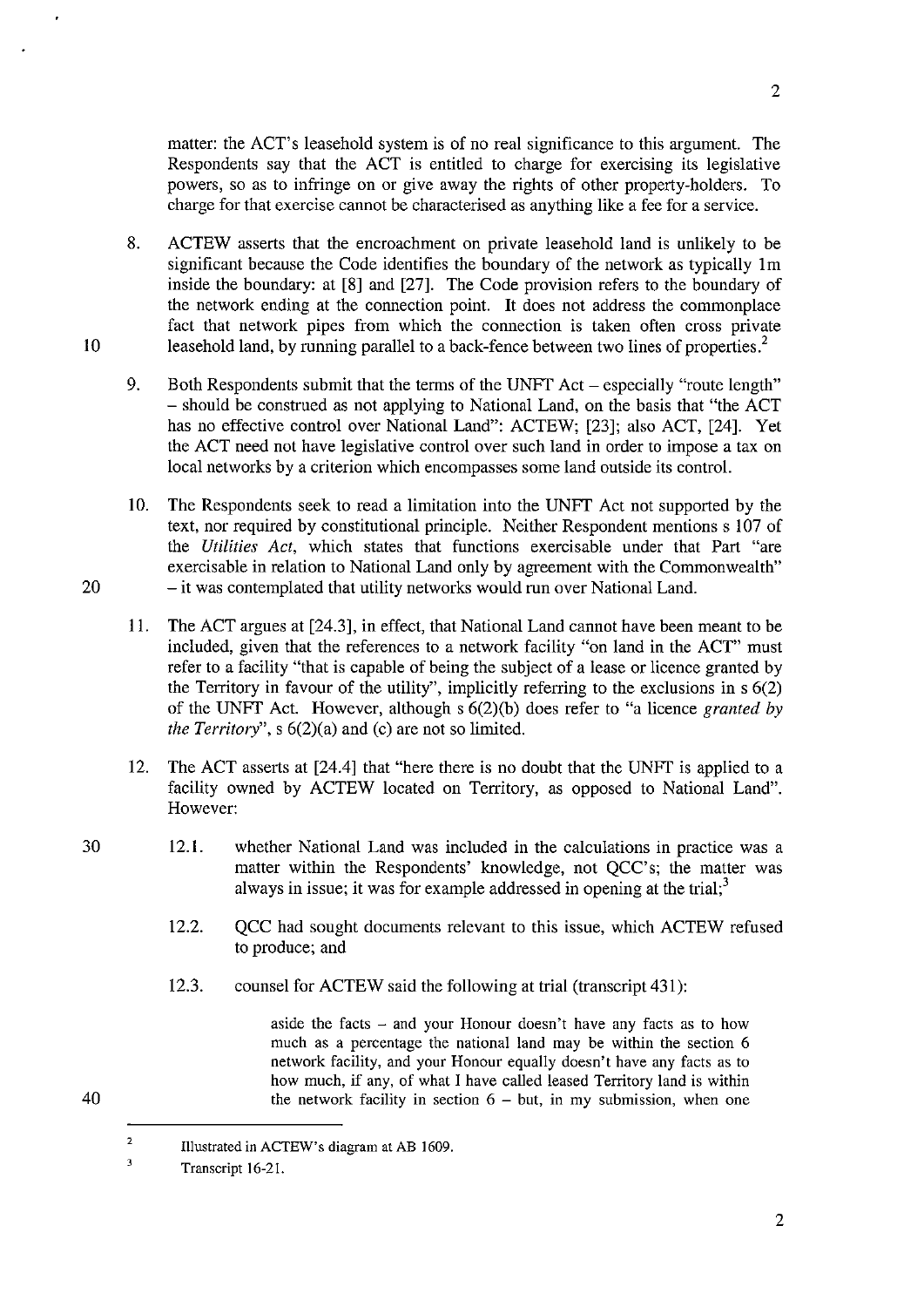looks at the statutory rights that are conferred, one can well conclude that the Territory may charge the network facility, the owner of the network facility, for those rights or privileges, whether it is leased Territory land, unleased Territory land, or national land.

#### A revenue-raising purpose

13. ACTEW responds to the evidence of the ACT's revenue-raising purpose (see QCC's primary submissions, [34]) by saying that "the ambiguous material" referred to "could not be substituted for the text": ACTEW, [32]. QCC suggests no such thing. The material is not ambiguous, reveals a clear purpose, and to assert that that purpose 10 is of "little, if any, relevance" to the characterisation of a charge as a tax is contrary<br>to authority. There is no authority that a Court should exclude evidence of There is no authority that a Court should exclude evidence of parliamentary intention when characterising a statute: cf ACTEW, [32]. The Court can have regard to extrinsic materials when analysing laws said to infringe s 90.<sup>4</sup>

### B. THE UNFT IS AN EXCISE

# A tax on an essential step in production or distribution

- 14. Both Respondents emphasise the fact that the UNFT is imposed on the owner, not operator, of a network facility. Here, they are the same person. The Respondents are dismissive of this point: "the owner of the network happened also to be the operator": ACT, [64]; see also ACTEW, [48]. This is no mere chance. Water networks are not 20 the type of thing readily bought and sold and are in the nature of a natural monopoly. The substance of the matter cannot simply be dismissed.
	- 15. ACTEW asserts at [49] that, in fact, the "day to day operation of ACTEW's water network is undertaken by a partnership" between an ACTEW subsidiary and a Jemena company. Whoever may provide the staff, it is clear that ACTEW is the operator of the network: ACTEW holds the utilities licence: as it concedes at [49]; and it supplied consumers (it was the party to QCC's supply contracts).
	- 16. ACTEW suggests at [47] that QCC elides the distinction between ownership and use of the pipelines. However, as QCC set out at [45]-[49] of its primary submissions, the link is evident because:
	- 16.1. use of the pipelines is a practical necessity in both the production and distribution of potable water (at [60] the ACT claims there was no evidence for this, but it does not actually suggest to the contrary);
		- 16.2. the pipelines are exclusively used to those ends;
		- 16.3. here, the owner of the water network also operates the pipelines and produces the potable water; and
		- 16.4. even if there was a difference between owner and operator, the operator would need to pay the owner for use.

4

See, for example, *Phillip Morris Ltd v Commissioner of Business Franchises (Vic)* (1989) 167 CLR 399 at 493); note also *Spartodds Systems Pty Ltd v NSW* (2003) 133 FCR 63 at [40]-[41].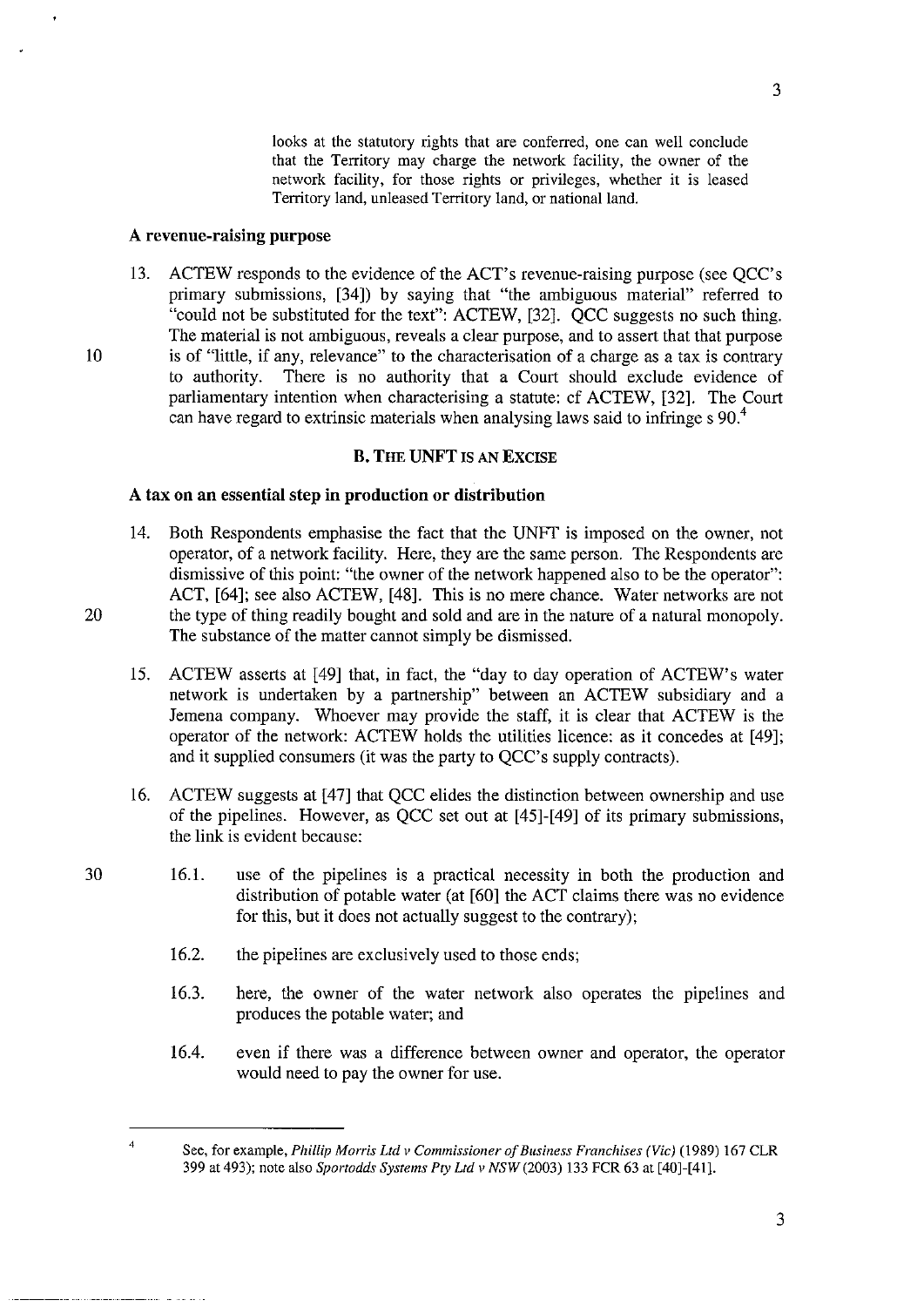- 17. ACTEW suggests at [51] that the UNFT is a form of land tax, which has not hitherto been thought to be an excise. The answer is similar to that made in relation to payroll tax: see QCC's primary submissions, [79]. ACTEW correctly accepts at [37] that issues of degree are involved. Here, the following matters indicate that the UNFT is not in the same class as a general land tax:
	- 17.1. The UNFT is imposed on a very limited set of persons: owners of utilities networks for water, electricity, gas, telecommunications and sewerage.
	- 17.2. Those networks transmit things of value (and/or, in the case of sewerage, things for which charges are levied).
- 17.3. The UNFT does so by reference to a one-dimensional measurement: *length.*  **It** is not calculated on the two-dimensional measure of *area.* 
	- 17.4. The length is the length of the very things used in production and distribution: pipelines and associated infrastructure. The levy is not imposed on, for example, the whole of the area occupied by the utilities (for example office space, car-parks, land reserved for future or other uses, etc). Nor is it levied on the area occupied by the network infrastructure. Analogously, the levy in *Matthews* (1938) 60 CLR 263 was imposed on the area planted to chicory, not the whole farm area held by chicory producers.
- 18. ACTEW at [53] disputes the relevance of *Matthews,* saying that the levy there was 20 imposed on producers of chicory, not the owners of the land. Yet the tax was imposed by reference to the area of chicory planted, and it would be surprising if the result would have been different if the tax had been imposed instead on owners of the land, where they were the same as the producers of the chicory.

#### **A natural relationship between the tax and the value/quantity of water supplied**

- 19. The ACT at [73] embraces the statement by Keane CJ, at [137], that "there is no relationship *at all".* In contrast, ACTEW suggests at [46] that his Honour's statement must be seen in context, and that "any such relationship" is "weak"; see also [39], [72]. Neither party engages in substance with the points that QCC made at [64].
- 20. At [70]-[72], ACTEW lists and emphasises the figures for water usage in the ACT in 30 1998-2008, but significantly fails to mention the primary reason for the variation in that period. As the ACT more candidly acknowledges at [74.6], "it is not disputed that the volume of water flowing through the network reduced by 20-40% in response to the imposition of water restrictions by the Territory". Such variation in response to seasonal/climatic variation would have been no surprise to the farmers levied in *Matthews* and *Logan Downs.* The ACT suggests, three times, that UNFT is payable even though water might not flow through the water network: ACT, [52], [74.4] and [76]. Similar arguments were made and rejected in *Matthews, Logan Downs* and *Hematite:* see QCC's primary submissions at [64.4].
- 21. Both Respondents rely on the fact that the amount/value of water distributed will 40 depend on the diameter of the pipes: ACT, [74.3]; ACTEW, [69]. No doubt that is one factor, but it does not establish that there is not a significant relationship between the length of the network and the amount/value of what is transmitted.